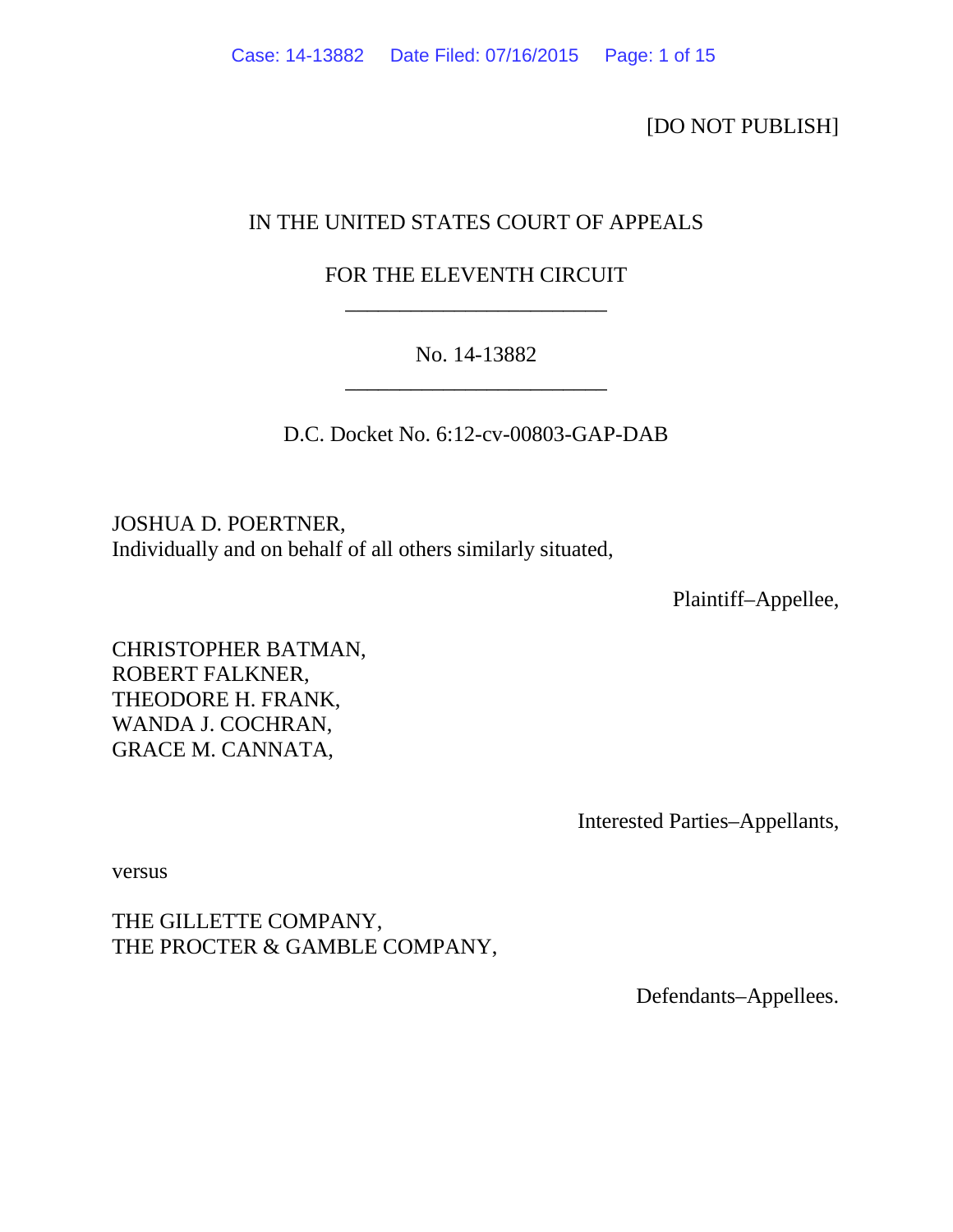Appeals from the United States District Court for the Middle District of Florida

\_\_\_\_\_\_\_\_\_\_\_\_\_\_\_\_\_\_\_\_\_\_\_\_

\_\_\_\_\_\_\_\_\_\_\_\_\_\_\_\_\_\_\_\_\_\_\_\_

(July 16, 2015)

Before JORDAN and DUBINA, Circuit Judges, and GOLDBERG,[\\*](#page-1-0) Judge. PER CURIAM:

In this consolidated appeal, several objecting, unnamed class members challenge the district court's conclusions that (1) the settlement in a consumer class action was "fair, reasonable, and adequate" under Federal Rule of Civil Procedure 23(e); and (2) the attorneys' fees award was "reasonable" under Rule 23(h). After reviewing the record, reading the parties' briefs, and having the benefit of oral argument, we affirm.

## **I.**

Defendant The Gillette Co. owns the Duracell battery brand and is itself a wholly owned subsidiary of Defendant The Proctor & Gamble Co. For simplicity, we refer to both Defendants as Gillette.

In 2009, Gillette introduced a new line of batteries branded Ultra Advanced. According to Gillette's on-the-package marketing, these batteries were supposed to last longer than standard Duracell CopperTop batteries. In January 2012, Gillette

<span id="page-1-0"></span> <sup>\*</sup> Honorable Richard W. Goldberg, United States Court of International Trade Judge, sitting by designation.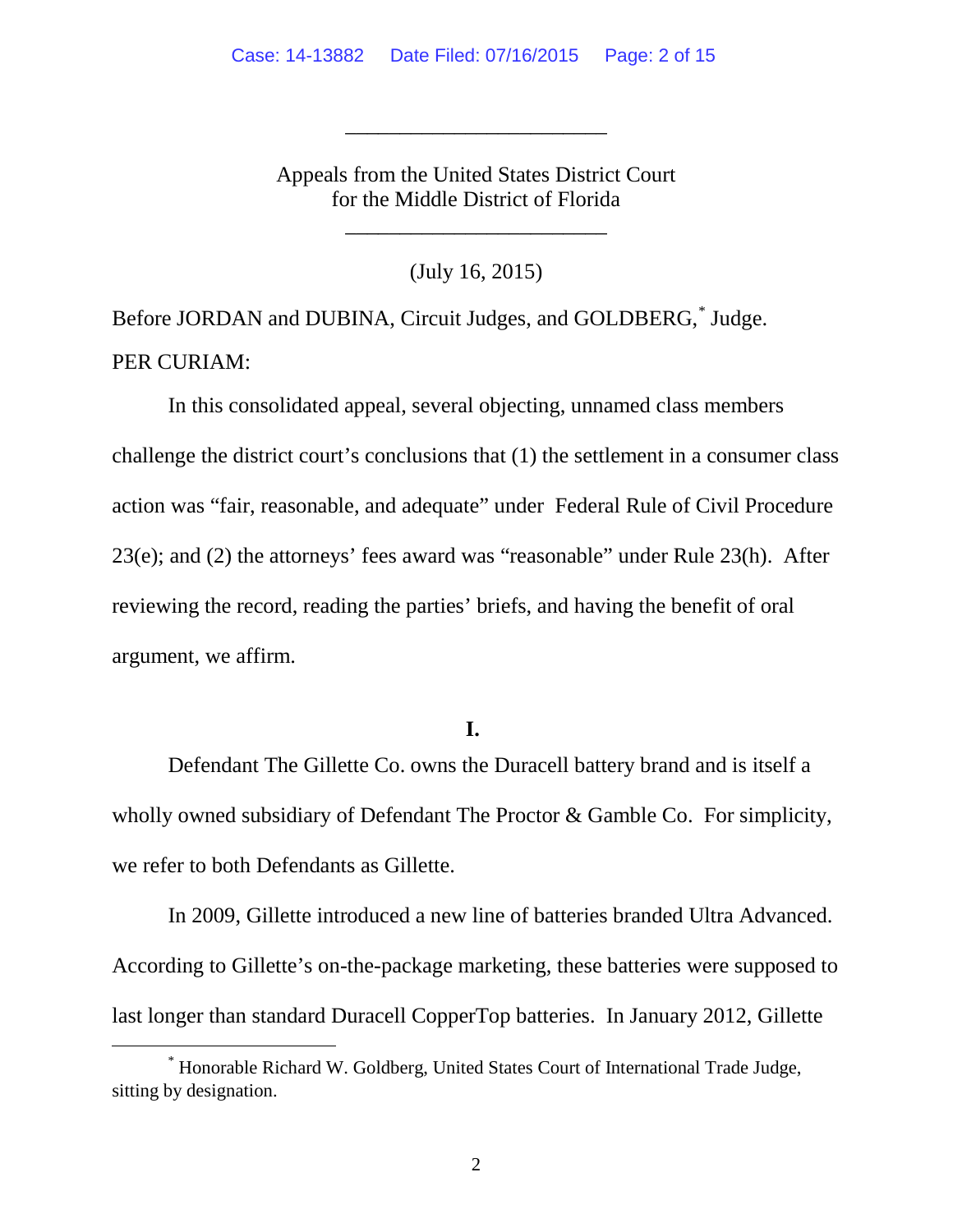began to phase out Ultra Advanced batteries, replacing them with batteries branded Ultra Power. Gillette also marketed Ultra Power batteries as superior to CopperTop batteries. Indeed, Ultra Advanced and Ultra Power batteries had the same model number. For simplicity, we refer to both brands as Ultra batteries.

In May 2012, Gillette removed to the Middle District of Florida the class action that Joshua Poertner had brought in Florida state court. (Around the same time, Gillette removed a similar class action to the Northern District of California.) In his complaint, Poertner alleged that Gillette's marketing of Ultra batteries violated the Florida Deceptive and Unfair Trade Practices Act in several ways. On behalf of the class of Florida purchasers of Ultra batteries, Poertner sought actual damages, restitution, declaratory and injunctive relief, as well as costs and attorneys' fees.

In July 2013, while the parties were mediating, Gillette stopped manufacturing, packaging, marketing, and selling Ultra batteries.

In September, after months of court-ordered mediation, the parties settled. Under the settlement agreement, Poertner filed a third amended complaint that gave the class nationwide scope. The nationwide class comprised nearly 7.26 million persons who, with certain exclusions not relevant here, "purchased size AA or AAA Duracell brand Ultra Advanced and/or Ultra Power batteries at Retail from or after June 2009." Gillette thus obtained global peace as all class members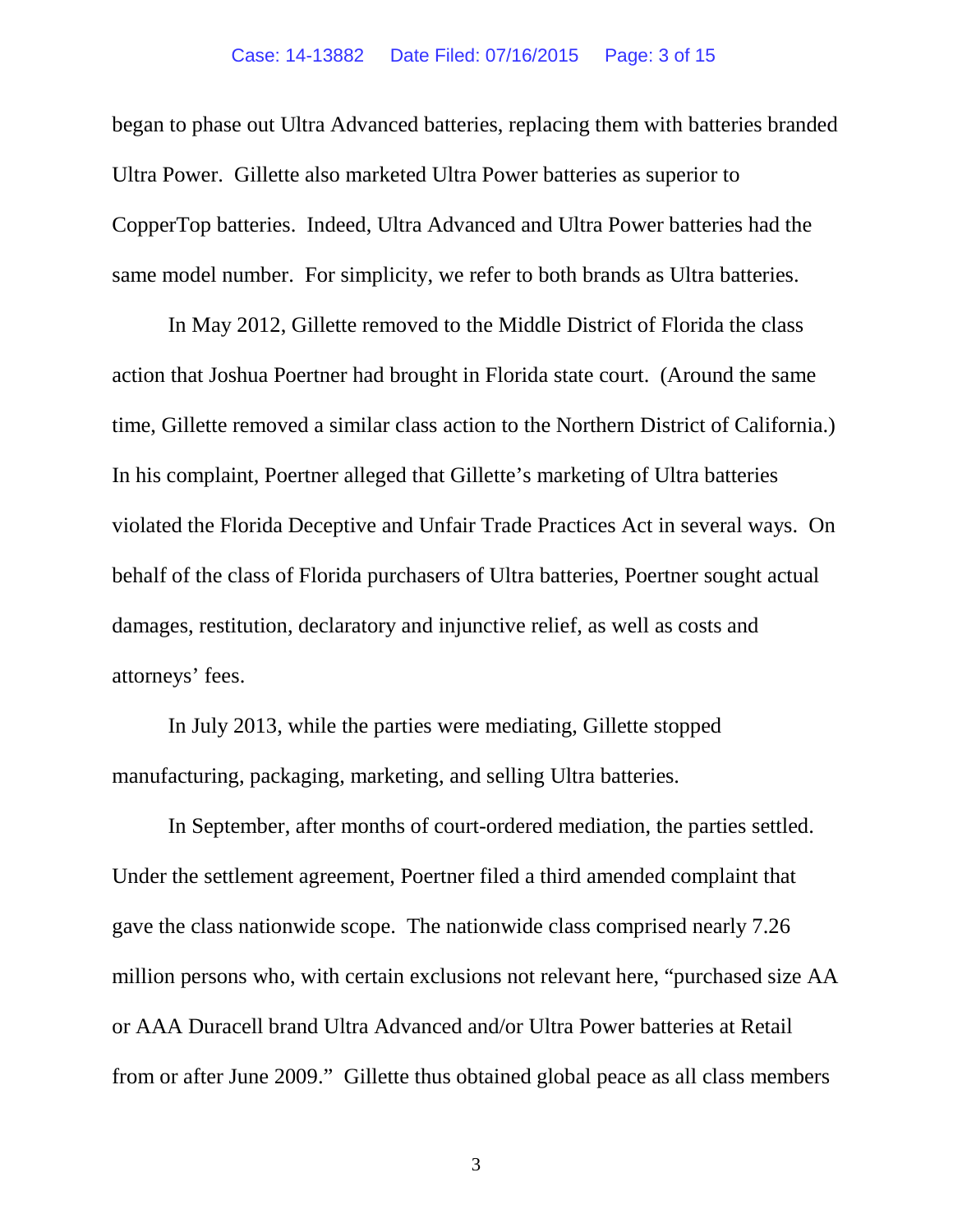released any nonpersonal-injury claims related to the allegations in the third amended complaint.

In return, class members were offered monetary relief. Those who filed valid claims would receive \$3 per pack of batteries—up to four packs with proof of purchase and two packs without such proof. Claims could be submitted online or by mail, and the form was straightforward: a one-page document that asked for the class member's contact information, the number of packages purchased, the type and size of the batteries, the purchase location, and the devices in which the batteries were used. Additionally, the class representative, Poertner, was allowed to seek an incentive award of \$1500.

Class members were also provided nonmonetary relief. Gillette agreed to stop putting the allegedly misleading statements on the packaging of Ultra batteries. A material factor in Gillette's decision to do so was the litigation underlying the settlement.

Additionally, the settlement included a cy pres award. Gillette agreed to make a donation of \$6 million of batteries to "first responder charitable organizations, the Toys for Tots charity, The American Red Cross or  $501(c)(3)$ organizations that regularly use consumer batteries" (calculated at retail value) over the next five years. This amount was in addition to its previously agreed upon product donations.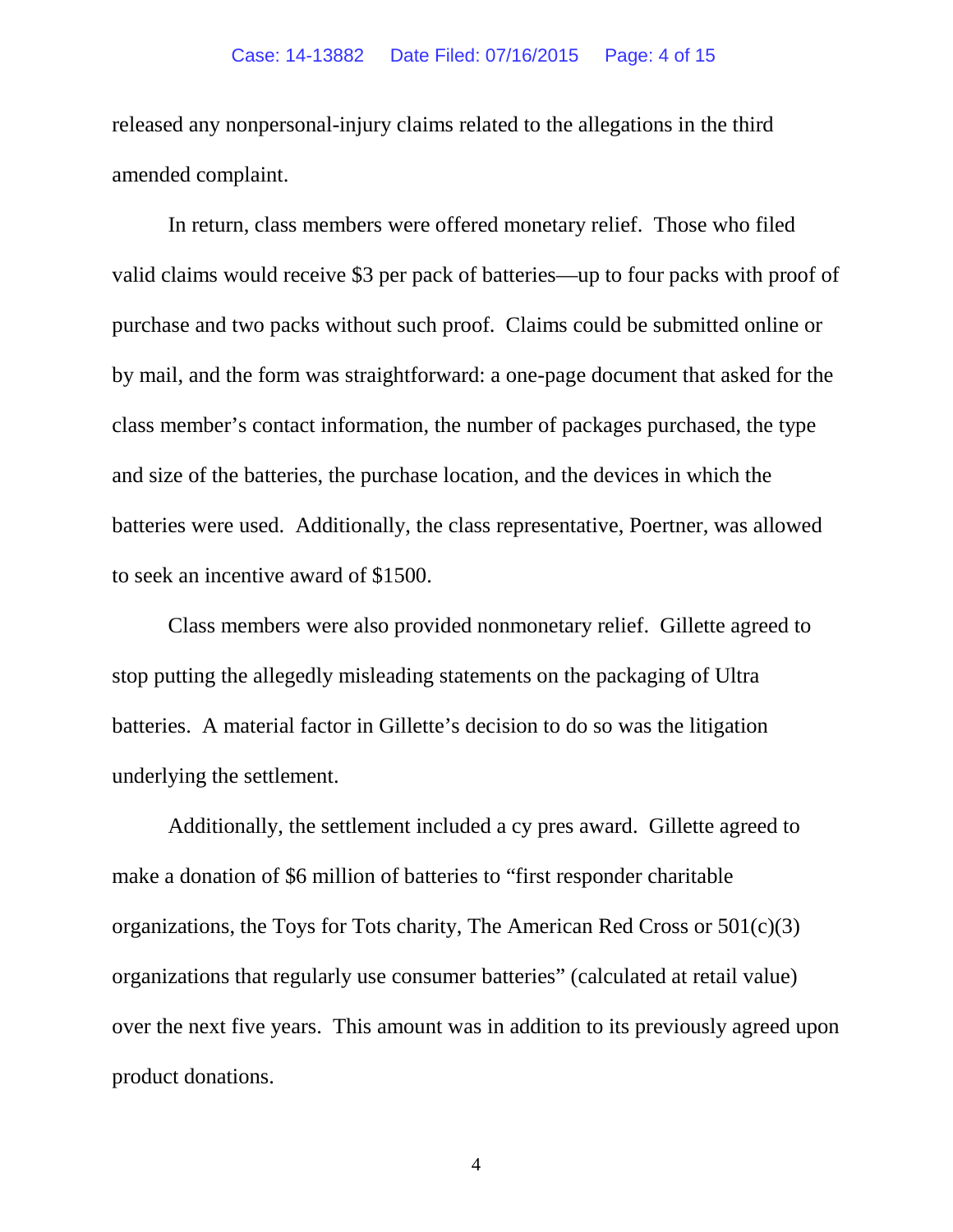#### Case: 14-13882 Date Filed: 07/16/2015 Page: 5 of 15

Finally, the settlement addressed class counsel's fees and costs. The parties agreed that class counsel could seek up to \$5.68 million in fees and costs without opposition from Gillette, an award that was to be shared by counsel in the Florida and California actions. The settlement, however, limited Gillette's payment obligation to the amount awarded by the district court. Class counsel and Gillette did not negotiate these terms until an agreement on all other material terms had been reached.

In November, the district court preliminarily approved this settlement. Because Gillette did not have any personal information about the unnamed class members, class notice was provided by publication through national periodicals and popular internet outlets.

In February 2014, class member Theodore H. Frank objected through counsel. The gist of his objection was that the settlement was structured so that class counsel benefited at the expense of the class. Others made similar objections. In light of these objections, the district court continued the fairness hearing to obtain claims data and additional briefing. The claims administrator reported that 55,346 class members made claims totaling \$344,850.

After considering the parties' briefs and holding a fairness hearing, the district court overruled the objections and approved the settlement and class counsel's fees-and-costs request. Despite finding that "the \$50 million [settlement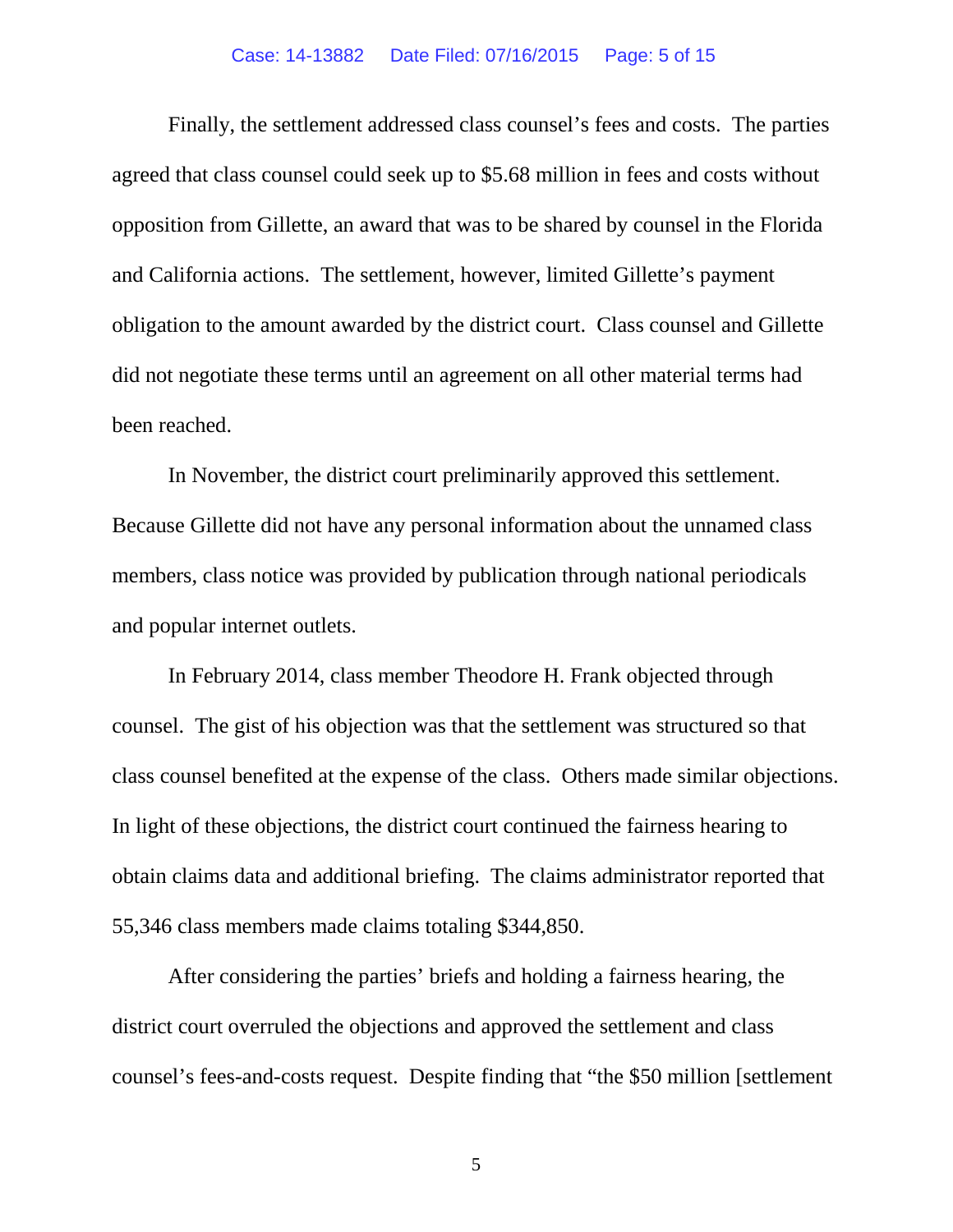valuation] calculation [was] somewhat illusory,"<sup>[1](#page-5-0)</sup> the court concluded that the settlement was fair, reasonable, and adequate. In reaching this conclusion, the court found that the settlement's nonmonetary relief provided the class with "substantial equitable benefit" and that "it is appropriate to consider the [charitable] donation in evaluating the settlement overall" because it indirectly benefits the class. The court also emphasized its analysis of the six factors in *Bennett v. Behring Corp.*, 737 F.2d 982, 986 (11th Cir. 1984), and found that "this settlement is the best practical means of providing relief to the Class."

Turning to attorneys' fees and costs, the district court found that class counsel's request was reasonable under either the percentage-of-the-fund method, which class counsel argued applied, or the lodestar method (applying a 1.56 risk multiplier). Lastly, the court reaffirmed its earlier findings that settlement provided the best practical notice and that the named representative was adequate.

For procedural reasons, the objectors filed separate appeals, and we combined them under the name of the first objector to appeal. On appeal, all objectors joined Frank's brief, so we refer to them as a single objector named Frank.

<span id="page-5-0"></span> $1$  Class counsel calculated this amount by multiplying the number of class members (7.26) million) by the amount that could be claimed without proof of purchase (\$6) and adding the feesand-costs award.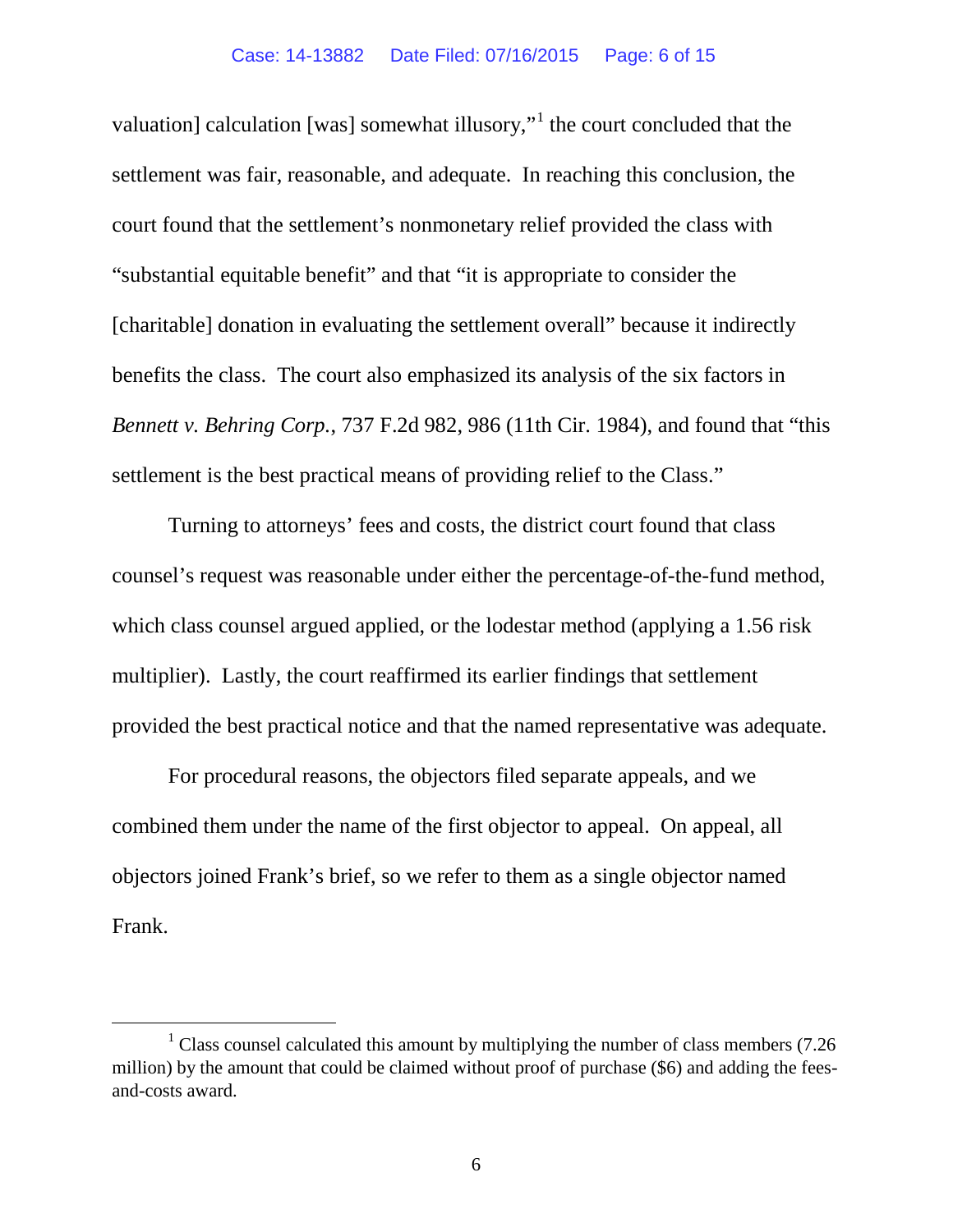### **II.**

Two standards of review apply here. First, we review our subject-matter jurisdiction de novo. *Day v. Persels & Assocs.*, *LLC*, 729 F.3d 1309, 1316 (11th Cir. 2013). Second, we review the approval of a class action settlement for abuse of discretion. *Id.* And "a district court's decision will be overturned only upon a clear showing of abuse of discretion." *Holmes v. Cont'l Can Co.*, 706 F.2d 1144, 1147 (11th Cir. 1983).

Discretion means that the district court has a "range of choice, and that its decision will not be disturbed as long as it stays within that range and is not influenced by any mistake of law." *Guideone Elite Ins. Co. v. Old Cutler Presbyterian Church, Inc.*, 420 F.3d 1317, 1324 (11th Cir. 2005). Indeed, the district court abuses its discretion only "if it applies an incorrect legal standard, applies the law in an unreasonable or incorrect manner, follows improper procedures in making a determination, or makes findings of fact that are clearly erroneous." *Aycock v. R.J. Reynolds Tobacco Co.*, 769 F.3d 1063, 1068 (11th Cir. 2014) (quoting *Brown v. Ala. Dep't of Transp.*, 597 F.3d 1160, 1173 (11th Cir. 2010)).

## **III.**

We begin with Gillette's contention that Frank (and the other objectors) lack standing to appeal because none formally intervened in the district court. Relying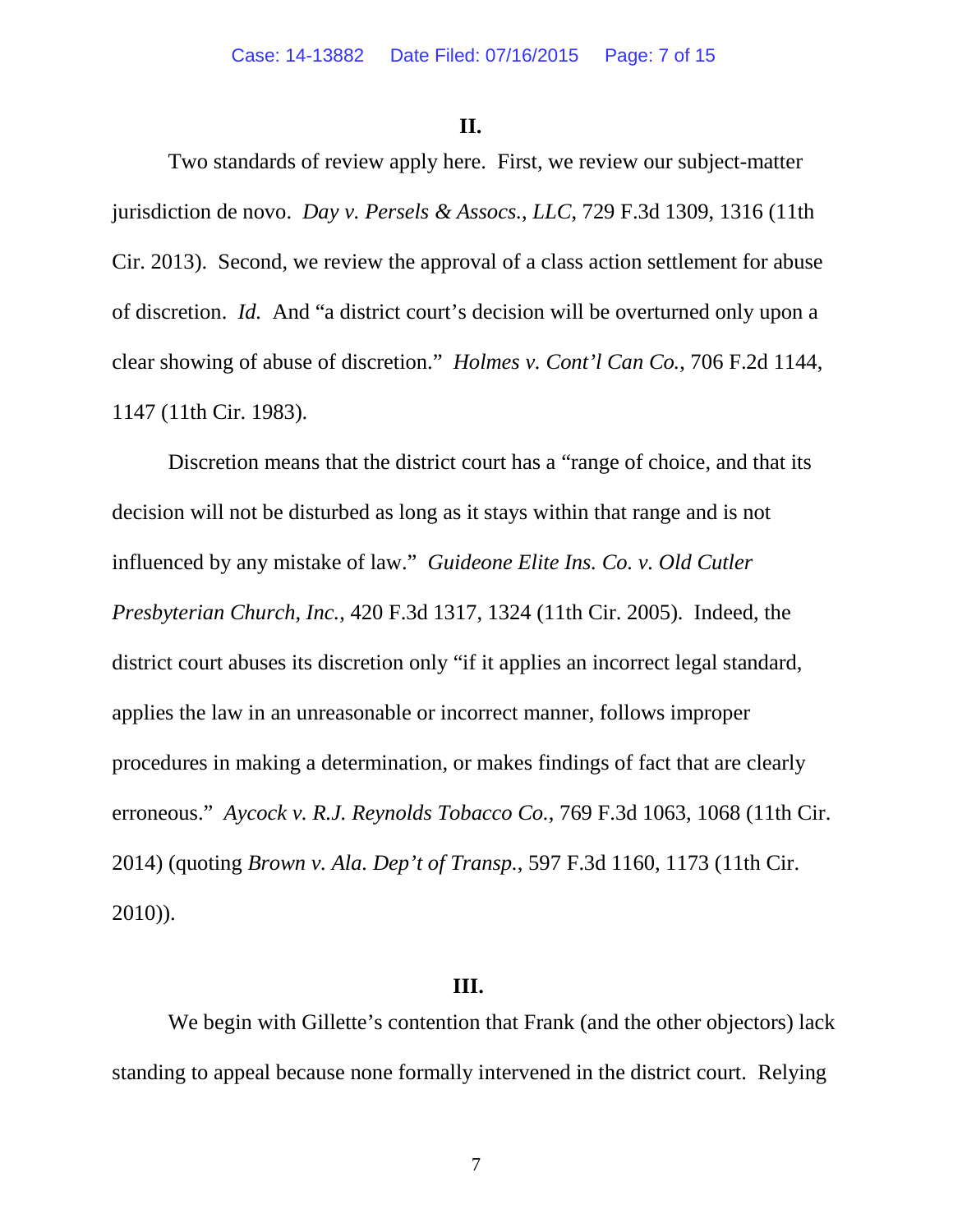on *Devlin v. Scardelletti*, 536 U.S. 1, 122 S. Ct. 2005 (2002), Gillette argues that only class members who are part of a mandatory class action certified under Rule 23(b)(1)—as opposed to one like this that was certified under Rule 23(b)(3)—can appeal a settlement's approval. The crucial distinction between the two types of classes, according to Gillette, is the existence of opt-out rights. This is so, the company says, because *Devlin*, which involved a Rule 23(b)(1) class, recognized that "appealing the approval of the settlement is petitioner's only means of protecting himself from being bound by a disposition of his rights he finds unacceptable and that a reviewing court might finding legally inadequate." *Id.* at 10–11, 122 S. Ct. at 2011. As a result, Gillette reads *Devlin* to deny objectors the right to appellate review unless an appeal is their only way to avoid being bound.

Gillette's appellate-standing argument is unavailing. For starters, four of our sister circuits—the First, Sixth, Ninth, and Tenth Circuits—have expressly rejected such arguments. *See Nat'l Ass'n of Chain Drug Stores v. New England Carpenters Health Benefits Fund*, 582 F.3d 30, 39–40 (1st Cir. 2009); *Fidel v. Farley*, 534 F.3d 508, 512–13 (6th Cir. 2008); *Churchill Vill., L.L.C. v. Gen. Elec*., 361 F.3d 566, 572–73 (9th Cir. 2004); *In re Integra Realty Res., Inc*., 354 F.3d 1246, 1257– 58 (10th Cir. 2004). And the Seventh Circuit referred to a similar argument as "frivolous," disposing of it without discussion. *Eubank v. Pella Corp.*, 753 F.3d 718, 729 (7th Cir. 2014). Next, we agree with the First Circuit that "*Devlin* . . . is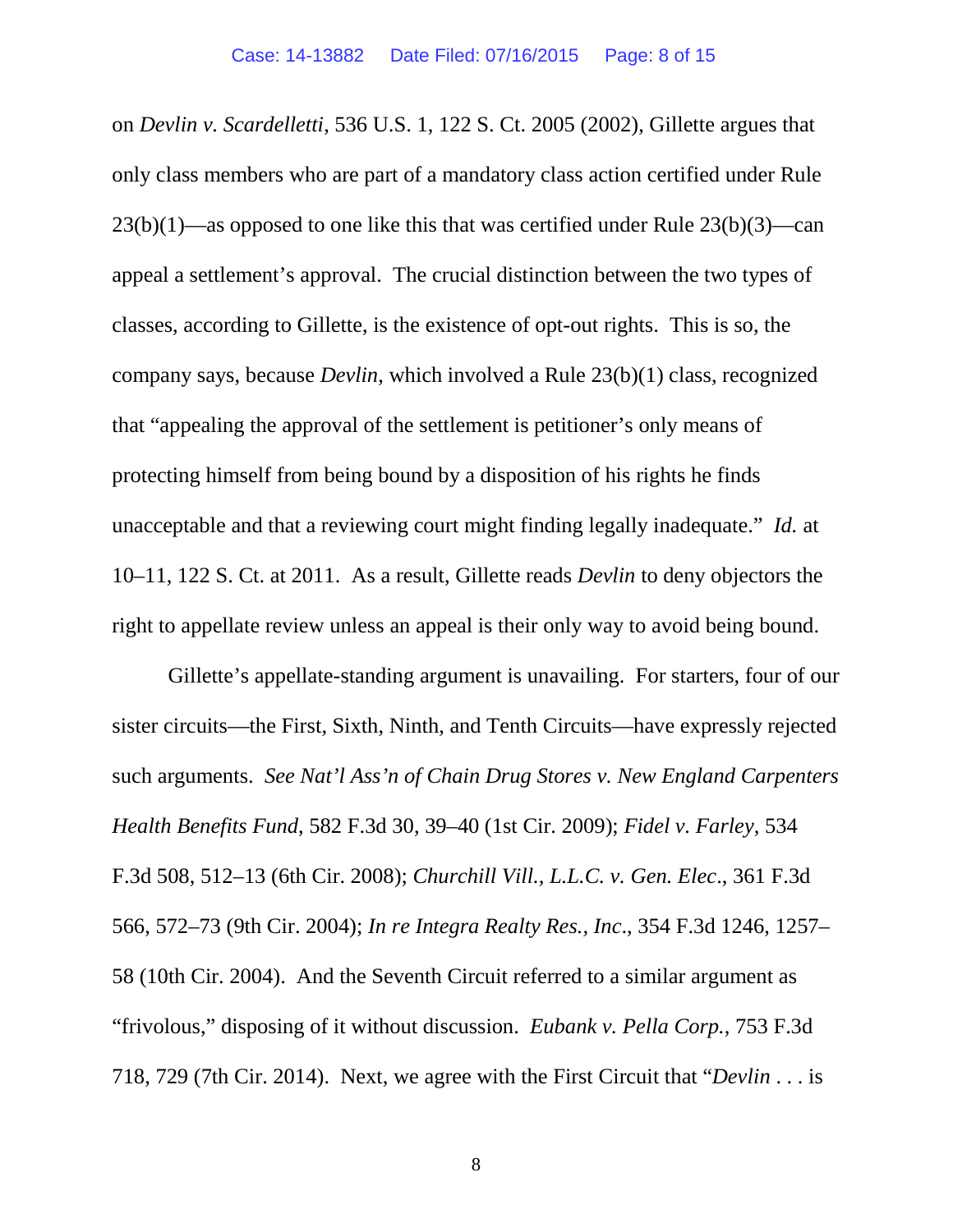about party status and one who could cease to be a party is still a party until opting out." *Nat'l Ass'n of Chain Drug Stores*, 582 F.3d at 40. We thus decline to adopt Gillette's cramped reading of *Devlin* and hold that Frank (and the other objectors) have standing to appeal.

We now turn to the merits of Frank's appeal.

### **IV.**

The district court concluded that the settlement in this case was fair, reasonable, and adequate and that class counsel's request for fees and costs was reasonable. It did so after allowing the parties to fully brief the issues, holding a fairness hearing, and considering the relevant fairness factors established by this court. Based on our thorough review of the record, we hold that neither of the district court's conclusions constitutes a clear abuse of discretion.

The monetary relief that the settlement offered the class was fair. Indeed, the \$6 that could be claimed without proof of purchase exceeded the damages that an average class member would have received if the class had prevailed at trial. And while monetary relief was available to only those class members who submitted claims, the use of a claims process is not inherently suspect. *See* 4 William B. Rubenstein, *Newberg on Class Actions* § 12:18 (5th ed. 2011), Westlaw (database updated June 2015) (noting that "a claiming process is inevitable" in certain settlements such as those involving "defective consumer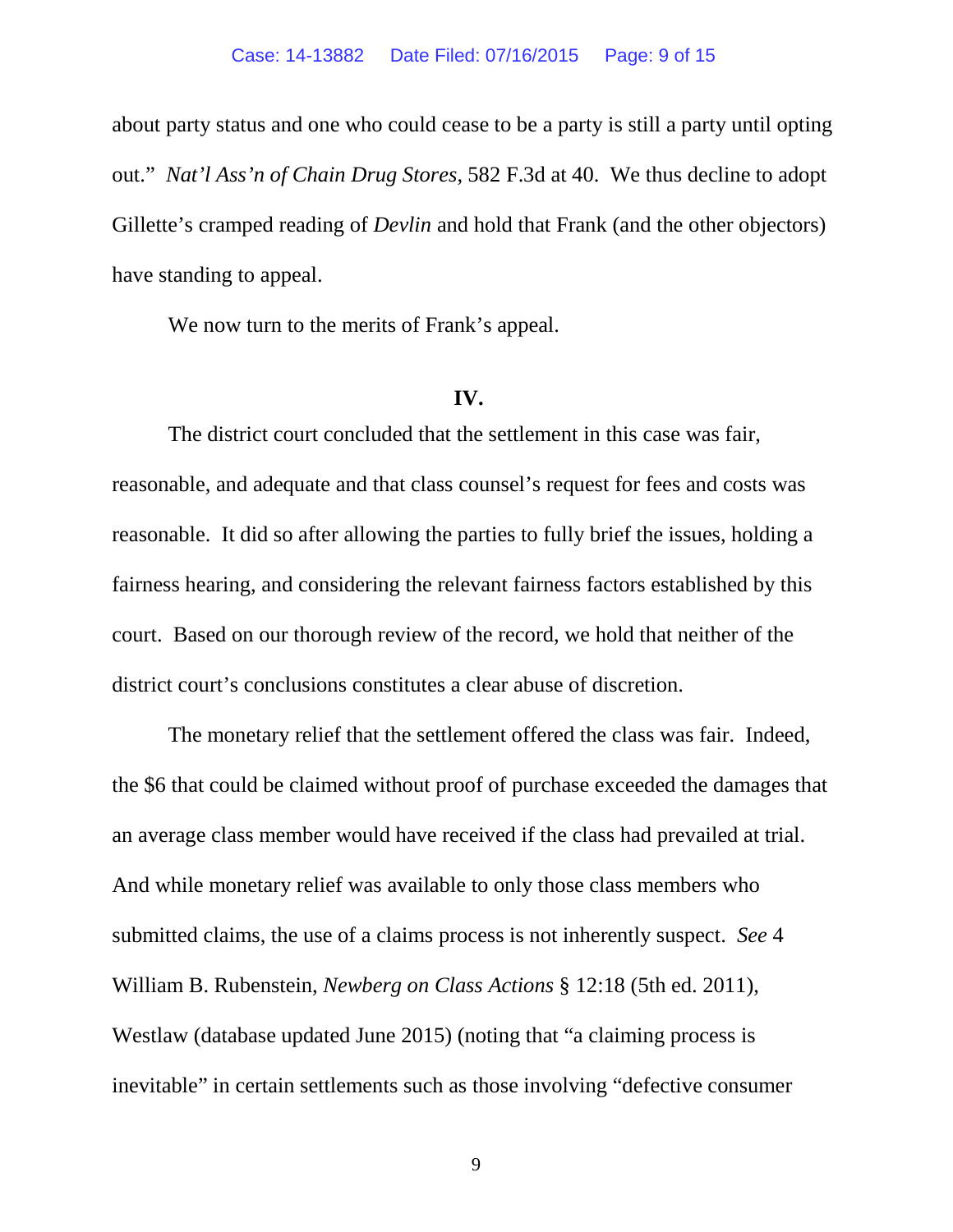products sold over the counter"). Nor was the claiming process—completing a one-page form and submitting it either online or by mail— particularly difficult or burdensome. *Contra Pearson v. NBTY, Inc.*, 772 F.3d 778, 782–83 (7th Cir. 2014) (concluding that the claims process of a consumer class action settlement appeared to have been designed "with an eye toward discouraging the filing of claims").

To determine whether the settlement's allocation of benefits was fair, the district court concluded that the value of the nonmonetary relief and cy pres award were part of the settlement pie. Neither conclusion rests on an incorrect or unreasonable application of our precedents. For example, in a case involving a class action settlement that created a reversionary common fund, we held that "attorneys' fees awarded from a common fund shall be based upon a reasonable percentage of the fund established for the benefit of the class," describing 25 percent as the "bench mark" attorneys' fee award. *Camden I Condo. Ass'n v. Dunkle*, 946 F.[2](#page-9-0)d 768, 770, 774, 775 (11th Cir. 1991).<sup>2</sup> But because "the appropriate percentage to be awarded as a fee in any particular case will undoubtedly vary," we concluded that district courts could also consider the twelve factors set forth in *Johnson v. Georgia Highway Express, Inc.*, 488 F.2d 714, 717–

<span id="page-9-0"></span> <sup>2</sup> While no published opinion of ours extends *Camden I*'s percentage-of-recovery rule to claims-made settlements, no principled reason counsels against doing so. For, as one learned treatise aptly illustrates, properly understood "[a] claims-made settlement is . . . the functional equivalent of a common fund settlement where the unclaimed funds revert to the defendant"; indeed, the two types of settlements are "fully synonymous." 4 Rubenstein, *supra*, § 13:7.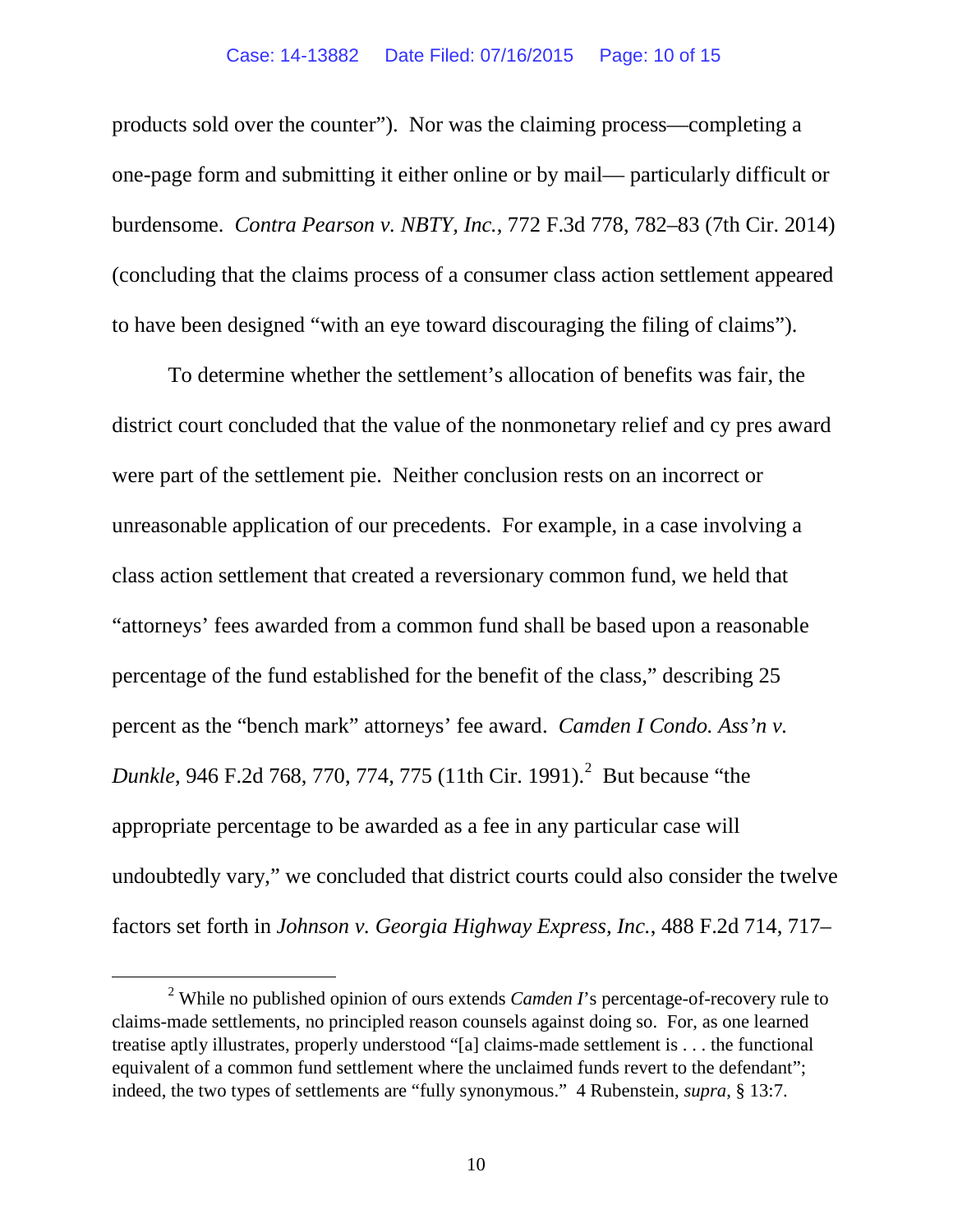19 (5th Cir. 1974), *abrogated on other grounds by Blanchard v. Bergeron*, 489 U.S. 87, 109 S. Ct. 9[3](#page-10-0)9  $(1989)$ ,  $3$  as well as "[o]ther pertinent factors," including "any non-monetary benefits conferred upon the class by the settlement[] and the economics involved in prosecuting a class action," in determining the reasonableness of a fee award. 946 F.2d at 775. And in another case, we affirmed the district court's decision to disburse unclaimed compensatory damages through the use of fluid recovery, which is similar to a cy pres award.<sup>[4](#page-10-1)</sup> *Nelson v. Greater Gadsden Hous. Auth.*, 802 F.2d 405, 409 (11th Cir. 1986). Thus, by including the value of the nonmonetary relief and cy pres award as part of the settlement pie, we conclude that the district court did not abuse its discretion.

Nor was the district court's finding that the class received substantial benefit from the settlement's nonmonetary relief clearly erroneous. On appeal, Frank contends that the nonmonetary relief was illusory. This is so, he says, because

<span id="page-10-0"></span> <sup>3</sup> *Johnson*'s twelve factors are:

<sup>(1)</sup> time and labor, (2) novelty and difficulty of the questions, (3) requisite skill, (4) preclusion of other employment, (5) customary fee, (6) fixed or contingent fee, (7) time limitations, (8) amount involved and results obtained, (9) experience, reputation and ability of attorneys, (10) "undesirability" of the case, (11) nature and length of professional relationship with client, and (12) award in similar cases.

*Waters v. Int'l Precious Metals Corp*., 190 F.3d 1291, 1294 n.5 (11th Cir. 1999) (summarizing factors in *Johnson*, 488 F.2d at 717–19).

<span id="page-10-1"></span><sup>4</sup> "At the highest level of generality, both fluid recovery and *cy pres* capture situations in which the class members' monies are directed in whole or part to third parties, though the specifics vary." 4 Rubenstein, *supra*, § 12:27.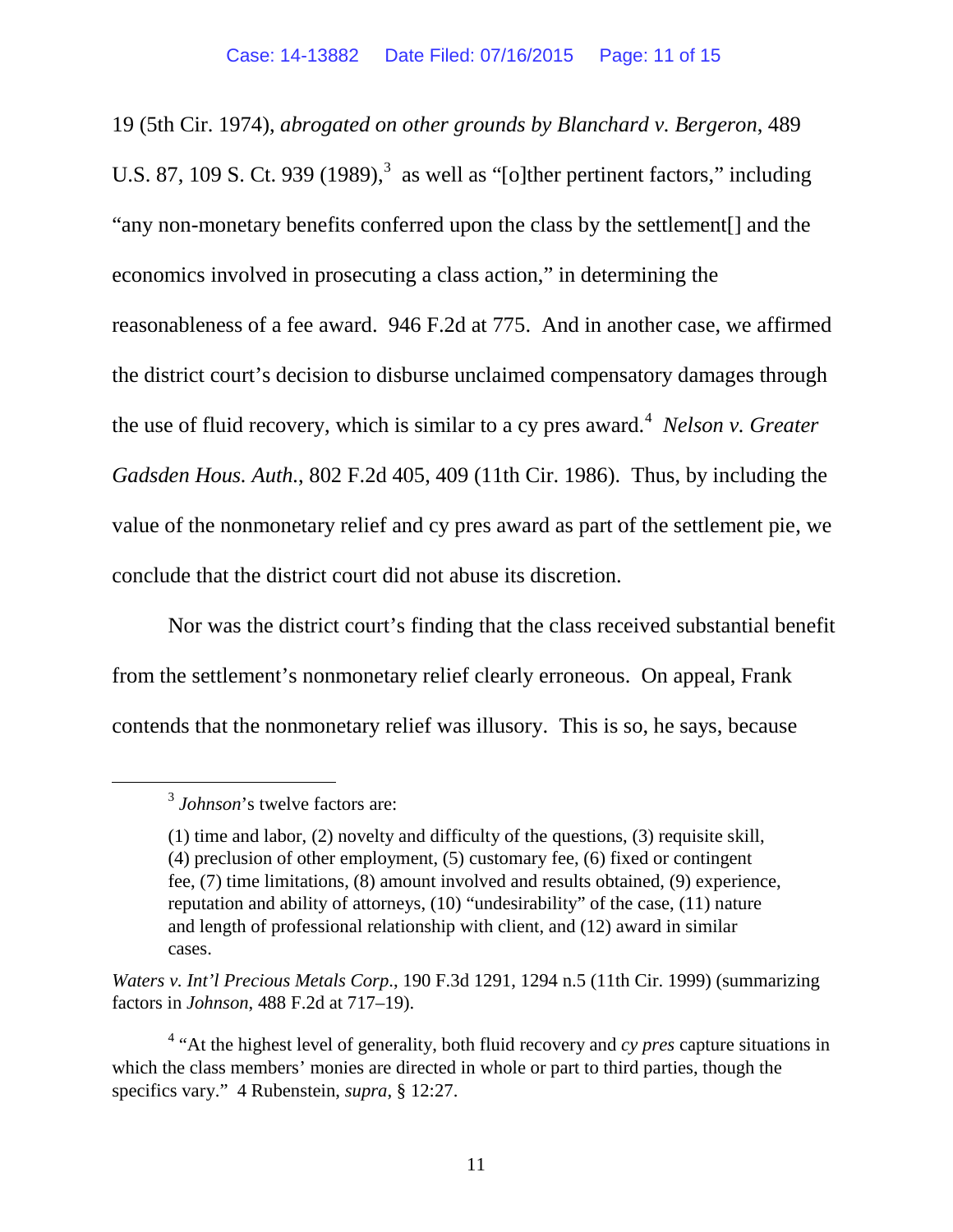Gillette was no longer selling Ultra batteries when it agreed to stop putting the allegedly misleading statements on the batteries' packaging. While true, this is only part of the story. The record, as the district court acknowledged, makes clear that Gillette's decision to stop selling and marketing Ultra batteries with the challenged statements on the packaging was motivated by the present litigation. Frank did not present any contradictory evidence to the district court. Thus, we conclude that the district court's valuation of the nonmonetary relief was supported by the record. *See Thelma C. Raley, Inc. v. Kleppe*, 867 F.2d 1326, 1328 (11th Cir. 1989) ("[A] finding of fact [is] clearly erroneous if the record lacks substantial evidence to support it.").

And, despite Frank's contrary contention, we conclude that the district court's approval of the cy pres award was not inappropriate. As part of the settlement, Gillette agreed to donate \$6 million worth of batteries to charity over five years. Importantly, the settlement's structure makes clear that nonclassmember charities have not been favored over class members because Gillette's battery donation is independent of the monetary relief available to the class. Given this fact and Frank's failure to identify any binding precedent prohibiting this type of cy pres award, we decline to overturn the district court's settlement approval. Also, we are unpersuaded by Frank's claim that the district court erred in approving the settlement because the charitable recipients of Gillette's distribution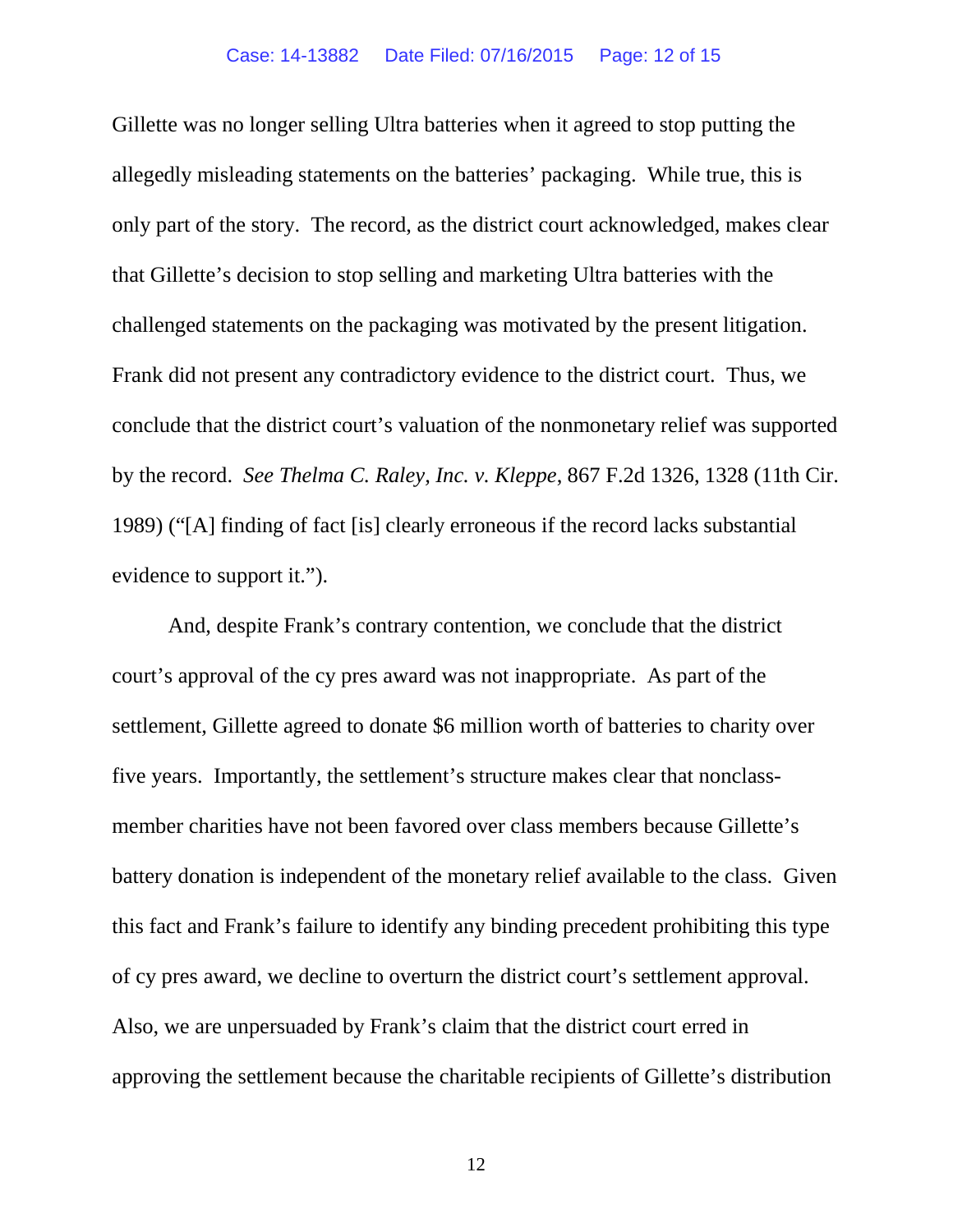#### Case: 14-13882 Date Filed: 07/16/2015 Page: 13 of 15

are unacceptably vague. The settlement provides that the donation recipients will be "charitable organizations, including but not limited to first responder charitable organizations, the Toys for Tots charity, The American Red Cross or  $501(c)(3)$ organizations that regularly use consumer batteries." Neither Rule 23 nor due process requires more. We thus hold that district court's approval of the cy pres award was not a clear abuse of discretion.

Also, Frank contends that the record does not support the district court's finding that "this settlement is the best practical means of providing relief to the Class." We disagree. As the district court noted, the record is clear: "Gillette does not sell at retail, so it has no records from which to identify actual purchasers of Ultra batteries." In the district court, Frank did not contest this fact or the evidence introduced to support it. Instead, he pointed out that in other class actions, including those involving inexpensive consumer products, the identities of many class members were ascertained by subpoenaing the customer records of a handful of major retailers. He thus concluded that the settling parties could provide individualized notice or direct payment to at least some class members by taking a similar approach here. But even if it was possible to identify *some* unnamed class members, that does not mean that the district court lacked the discretion to approve the settlement as fair absent the identification of these class members. Nor does Frank's "evidence"—which consisted of his beliefs that "several vendors" have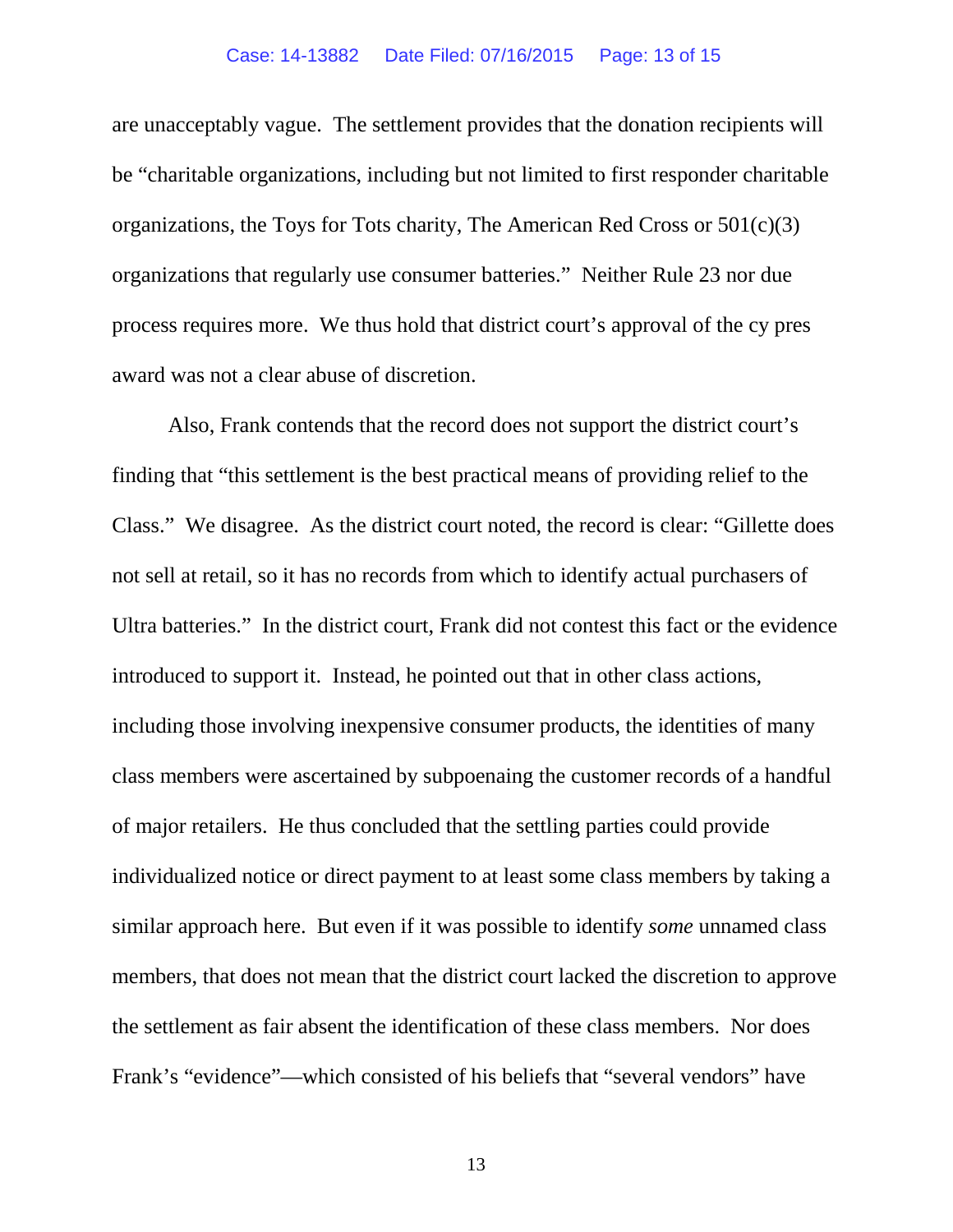#### Case: 14-13882 Date Filed: 07/16/2015 Page: 14 of 15

"loyalty cards or other customer records" and a 2012 newspaper article "documenting [the] degree" to which retailers collect and use customer information—negate the fact that Gillette lacked any class-member contact information. Hence, the district court's finding that "attempting to gain [class members' contact] information from retailers would be difficult, expensive, and essentially fruitless" was not unsupported by the record.<sup>[5](#page-13-0)</sup>

Further, Frank devotes a lot of attention to the settlement's "red flags" of unfairness: the "clear-sailing" and "kicker" clauses relating to class counsel's fees and costs. $<sup>6</sup>$  $<sup>6</sup>$  $<sup>6</sup>$  In his view, these clauses are "subtle signs' that objectively the class</sup> is not getting as good of a deal as it could have if class counsel was not selfdealing." But we conclude that Frank's self-dealing contention is belied by the

<span id="page-13-0"></span> $<sup>5</sup>$  Even though the crux of Frank's arguments on appeal center on settlement fairness, he</sup> makes a couple of references to adequacy-of-representation issues that potentially cast doubt on the propriety of the settlement's approval. But because these issues were raised only in passing, they have been waived. *See Sapuppo v. Allstate Floridian Ins. Co.*, 739 F.3d 678, 681 (11th Cir. 2014) ("We have long held that an appellant abandons a claim when he either makes only passing references to it or raises it in a perfunctory manner without supporting arguments and authority.").

<span id="page-13-1"></span> $6$  A "clear-sailing" clause is an "agreement. I whereby the defendant agrees not to contest class counsel's fee petition as long as it does not exceed a specified amount." 4 Rubenstein, *supra*, § 13:9. Some courts and commentators have noted that clear-sailing clauses could allow "a defendant to pay class counsel excessive fees and costs in exchange for counsel accepting an unfair settlement on behalf of the class." *E.g.*, *In re Bluetooth Headset Prods. Liab. Litig.*, 654 F.3d 935, 947 (9th Cir. 2011).

A "kicker" clause provides that "all fees not awarded would revert to defendants rather than be added to the *cy pres* fund or otherwise benefit the class." *Id.* Some courts and commentators have noted that kicker clauses are potentially problematic because they deprive the class of benefits that the defendant is willing to pay. *See, e.g.*, *id.* at 949.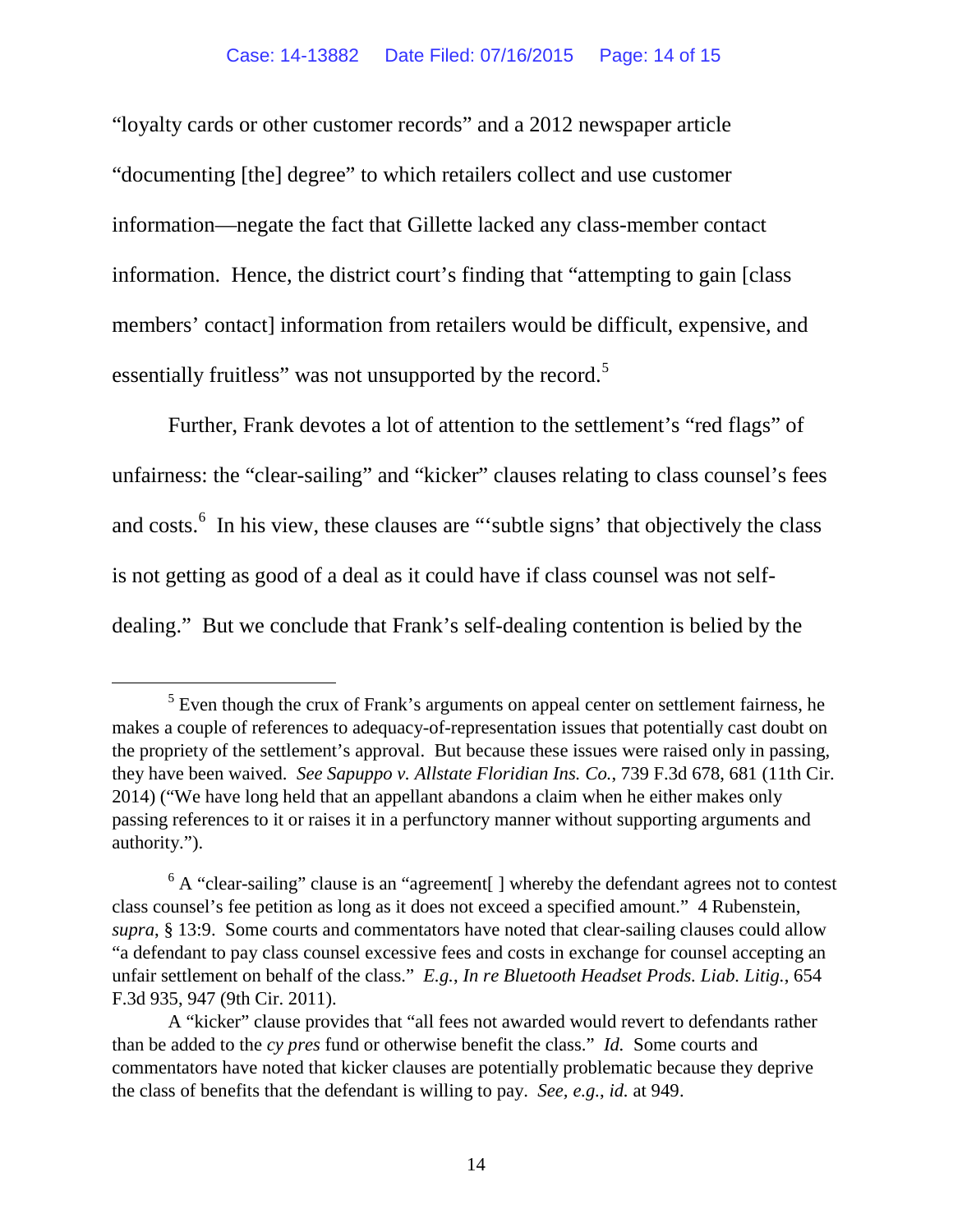#### Case: 14-13882 Date Filed: 07/16/2015 Page: 15 of 15

record: the parties settled only after engaging in extensive arms-length negotiations moderated by an experienced, court-appointed mediator.

Finally, Frank claims that the settlement is unfair because class counsel's slice of the settlement pie is too large (i.e., the fees-and-costs award is unreasonable). But this objection is based on Frank's flawed valuation of the settlement pie: limiting the monetary value to the amount of Gillette's actual payments to the class along with excluding the substantial nonmonetary benefit and the cy pres award. Given the district court's settlement valuation, which we conclude from the record is not clearly erroneous, we hold that the district court's approval of class counsel's fees-and-costs award was not an abuse of discretion.

## **V.**

After carefully reviewing the settlement in this case, we conclude that the district court did not use the wrong legal standards, apply our precedents unreasonably or incorrectly, follow improper procedures, or make clearly erroneous findings of fact in deciding that the settlement was fair, reasonable, and adequate and that class counsel's fees-and-costs request was reasonable. Accordingly, we affirm the district court's final order and judgment approving the settlement and awarding class counsel fees and costs.

## AFFIRMED.